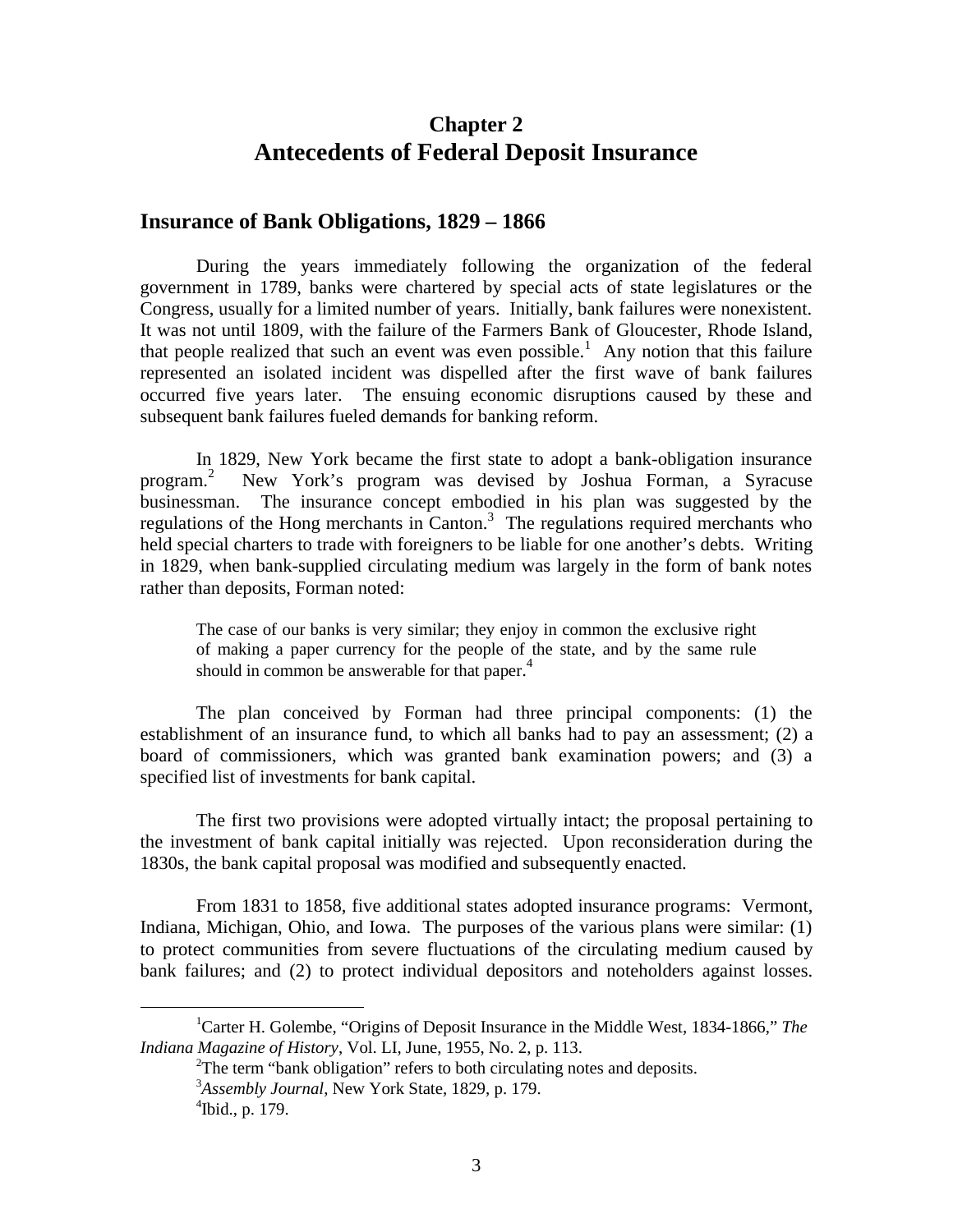Available evidence indicates that the first of these, concern with the restoration of the circulating medium *per se*, predominated.<sup>5</sup>

*Nature of plans.* In striving to meet these insurance goals, the states employed one of three approaches. Following New York's lead, Vermont and Michigan established insurance funds. Indiana did not; instead, all participating banks were required mutually to guarantee the liabilities of a failed bank. The insurance programs adopted by Ohio and Iowa incorporated both approaches. Although participating banks were bound together by a mutual guaranty provision, an insurance fund was available to reimburse the banks in the event special assessments were necessary immediately to pay creditors of failed banks. The insurance fund was replenished from liquidation proceeds.

Table 1 summarizes the principal provisions of the six programs which operated between 1829-1866.

*Coverage.* In the first four programs adopted, insurance coverage primarily extended to circulating notes and deposits. New York later restricted coverage to circulating notes. In the case of Ohio and Iowa, insurance coverage from the outset only extended to circulating notes. None of the six programs placed a dollar limit on the amount of insurance provided an individual bank creditor.

The extension of insurance coverage to bank notes in all of the six programs reflected their importance as a circulating medium. Because it was common practice for banks to extend credit by using bank notes, nearly one-half of the circulating medium before 1860 was in this form. In those states that limited insurance coverage to bank notes, the belief was that banks affected the circulating medium only through their issuance. Additionally, it was believed that depositors could select their banks, whereas noteholders had considerably less discretion and thus were in greater need of protection.<sup>6</sup>

*Methods used to protect creditors of banks in financial difficulty***.** *Ad hoc* measures frequently were taken in some of the six states to protect creditors of banks in financial difficulty. Faced with the possible insolvency of several banks in 1837, New York State's Comptroller began redeeming their notes from the insurance fund. This action prevented the banks from failing and they eventually were able to reimburse the insurance fund. In 1842, New York faced a more serious crisis after the failure of eleven participating banks within a three-year period threatened the solvency of the insurance

 $\frac{1}{5}$  ${}^5$ Carter H. Golembe, "The Deposit Insurance Legislation of 1933: An Examination of Its Antecedents and Its Purposes," *Political Science Quarterly*, Vol. LXXV, No. 2, June, 1960, p. 189.

<sup>6</sup> Federal Deposit Insurance Corporation, *Annual Report*, 1952 (1953), p. 61.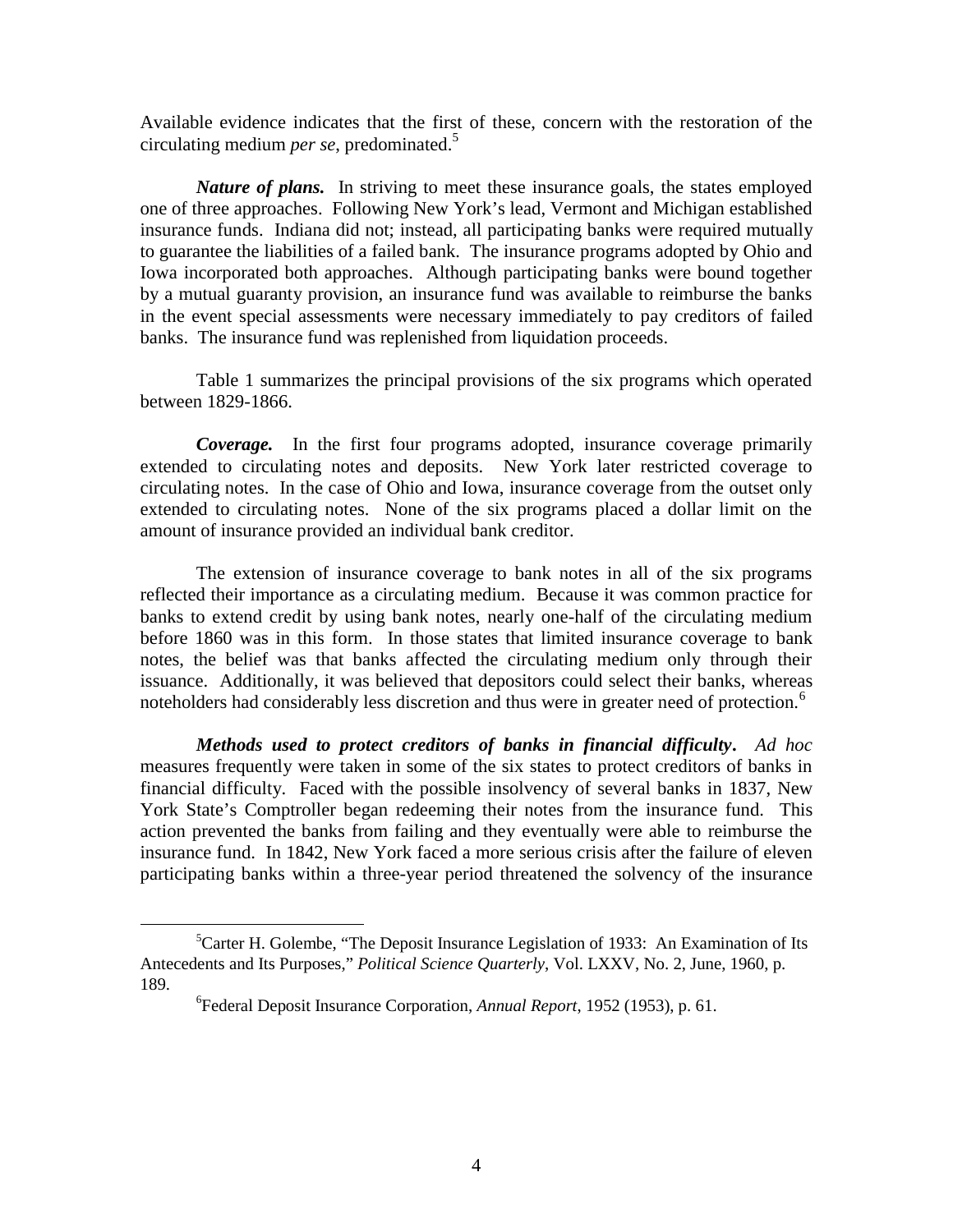**Table 1 Principal Provisions of Bank-Obligation Insurance Programs in Operation 1829 – 1866**

| <b>State</b>    | Period of<br>Operation <sup>1</sup> | <b>Obligations Insured</b>                                           | <b>Banks Participating</b>                                                              | <b>Assessments; Size of Fund</b>                                                                                                                                                                | <b>Payment of Bank Creditors</b>                                                                                                                                                                      |
|-----------------|-------------------------------------|----------------------------------------------------------------------|-----------------------------------------------------------------------------------------|-------------------------------------------------------------------------------------------------------------------------------------------------------------------------------------------------|-------------------------------------------------------------------------------------------------------------------------------------------------------------------------------------------------------|
| <b>New York</b> | $1829 - 1866$                       | 1829-42, all debts <sup>2</sup><br>1842-66, circulating<br>notes $3$ | All banks established<br>or rechartered<br>subsequent to<br>passage of act <sup>4</sup> | Annually $\frac{1}{2}$ of 1% of capital stock to<br>maximum of 3%. If fund reduced, annual<br>assessment not to exceed above rate until<br>fund restored to maximum.                            | After completion of liquidation of<br>failed bank.                                                                                                                                                    |
| <b>Vermont</b>  | $1831 - 1866$                       | All debts $2$                                                        | All banks established<br>or rechartered<br>subsequent to<br>passage of act <sup>5</sup> | Annually 3⁄4 of 1% of capital stock to<br>maximum of $4\frac{1}{2}\%$ . If fund reduced,<br>annual assessments not to exceed above<br>rate until fund restored to maximum.                      | After completion of liquidation of<br>failed bank.                                                                                                                                                    |
| Indiana         | $1834 - 1866$                       | All debts <sup>2</sup>                                               | Branch banks <sup>6</sup>                                                               | No specific amount; special assessments as<br>necessary.                                                                                                                                        | Within one year after failure, if<br>liquidation proceeds and<br>stockholder contributions are<br>insufficient                                                                                        |
| Michigan        | $1836 - 1842$                       | All debts $^{2}$                                                     | All banks established<br>or rechartered<br>subsequent to<br>passage of act              | Annually 1/2 of 1% of capital stock to<br>maximum of 3%. If fund reduced, annual<br>assessment not to exceed above rate until<br>fund restored to maximum.                                      | After completion of liquidation of<br>failed bank.                                                                                                                                                    |
| Ohio            | $1845 - 1866$                       | Circulating notes                                                    | <b>Branch banks</b>                                                                     | Single assessment prior to opening of<br>bank: 10% of amount of circulating notes.<br>Thereafter, assessments at above rate<br>applicable only to circulating notes, if any,<br>issued by bank. | Immediately, through special<br>assessments on solvent branch<br>banks. Assessments to be repaid<br>from insurance fund, and fund<br>repaid from proceeds of liquidation<br>of assets of failed bank. |
| Iowa            | $1858 - 1865$                       | Circulating notes                                                    | <b>Branch banks</b>                                                                     | Single assessment before opening of bank:<br>10% of amount of circulating notes.<br>Thereafter, assessments at above rate<br>applicable only to circulating notes, if any,<br>issued by bank.   | Immediately, through special<br>assessments on solvent branch<br>banks. Assessments to be repaid<br>from insurance fund, and fund<br>repaid from proceeds of liquidation<br>of assets of failed bank. |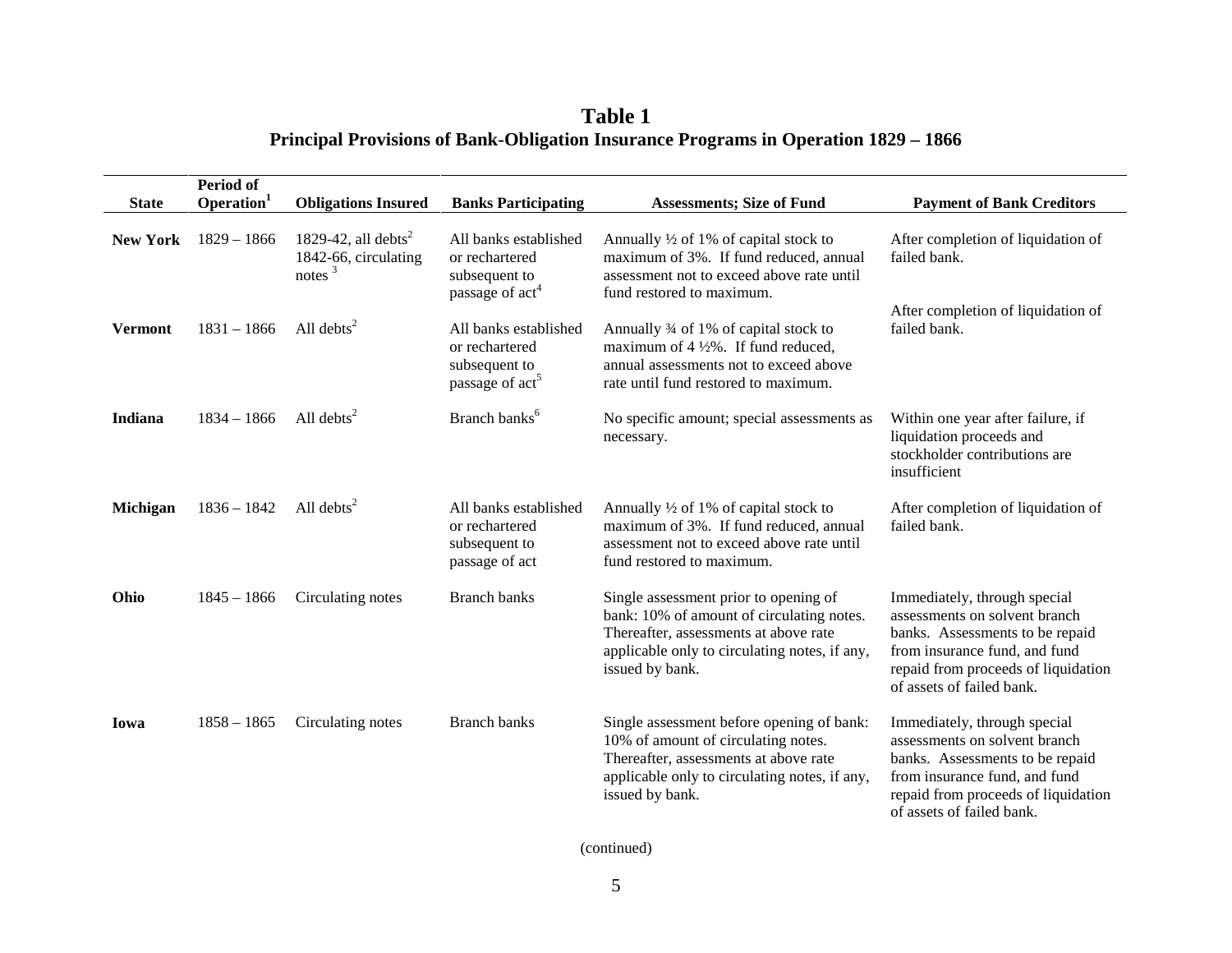## **Table 1 (continued)**

#### **Notes:**

<sup>1</sup> In a number of cases, the law was repealed subsequent to the terminal date shown above. In some of the states, closing dates may have preceded the date shown by one year.

<sup>2</sup> Included circulating notes, deposits and miscellaneous liabilities; excluded capital accounts.

 $3$  Act of April 12, 1842.

<sup>4</sup> Free banks, which were authorized in 1838, did not participate in insurance.

<sup>5</sup> Free banks, which were authorized in 1851, did not participate in insurance. In 1842, participating banks were authorized under specified conditions to withdraw from insurance.

<sup>6</sup> Branch banks were essentially independent banks that had their own officers, distributed earnings to their own stockholders and collectively constituted the "State Bank" in these states.

*Source*: Federal Deposit Insurance Corporation*, Annual Report*, 1952 (1953), pp. 62-63.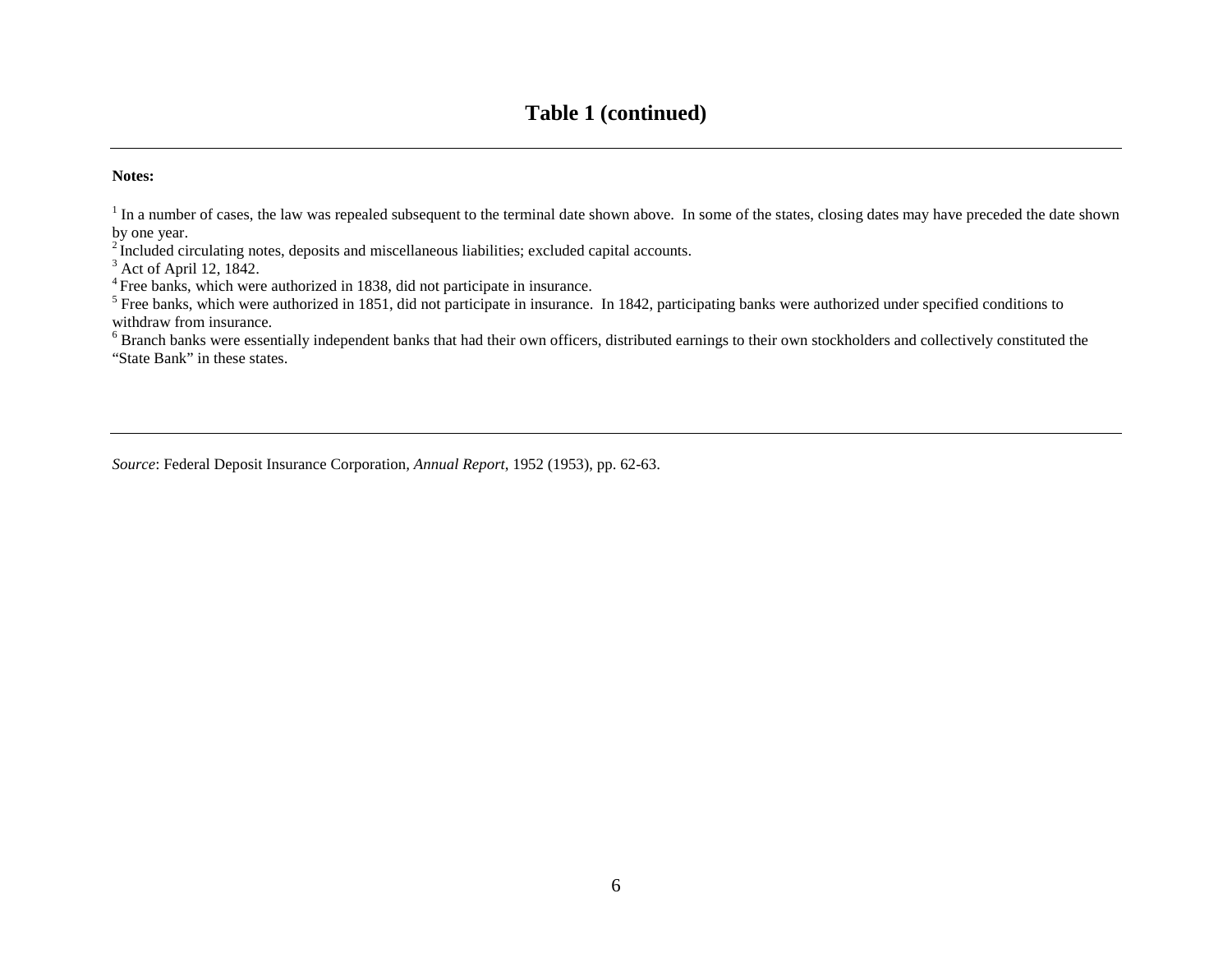fund. The legislature authorized the State Comptroller to sell bonds sufficient to meet all claims against the insurance fund. The bonds later were redeemed from subsequent payments into the fund by participating banks.

Other states similarly grappled with the question of whether to assist or close a distressed bank. On several occasions, authorities in Ohio kept a number of distressed banks from closing by levying special assessments upon healthy participating banks. Indiana and Iowa also granted financial assistance to distressed banks.

*Method of paying creditors of failed banks***.** Only the programs of Ohio and Iowa provided for immediate payment of insured obligations. Necessary funds were made available in those two states through special assessments levied on the sound participating banks. Creditors in New York, Vermont and Michigan were not paid until the liquidation of a failed bank had been completed. Indiana's program provided that creditors were to be paid within one year after a bank failed if liquidation proceeds and stockholder contributions were insufficient to cover realized losses.

*Role of bank supervision***.** Bank supervision was an essential element of the insurance programs that operated prior to 1866. The function of supervision was essentially twofold: (1) to reduce the potential risk exposure of the various insurance programs; and (2) to provide some measure of assurance to well-managed banks that the unsound banking practices of badly managed banks would not go completely unchecked.<sup>7</sup> Table 2 summarizes the principal provisions relating to bank supervision in the six insurance states.

Better supervision of banks was achieved by the programs with mutual guaranty than by the simple insurance fund programs.<sup>8</sup> Under the mutual guaranty programs in Indiana, Ohio and Iowa, supervisory officials were largely selected by, and accountable to, the participating banks. The officials were given wide latitude to check unsound banking practices because the participating banks were keenly aware that the cost of lax supervision ultimately would be borne by them.

During the Indiana program's 30 years of operation, not one state-chartered bank failed. Indiana's success principally was attributable to the quality of bank supervision.<sup>9</sup> A strong supervisory board was the cornerstone of the program. The board, which included four members appointed by the Indiana General Assembly and one

 $\frac{1}{7}$ Carter H. Golembe and Clark Warburton, *Insurance of Bank Obligations in Six States* (Washington, D.C.: Federal Deposit Insurance Corporation, 1958), pp. I-9 – I-10.

<sup>8</sup> Federal Deposit Insurance Corporation, *Annual Report*, 1953 (1954), p. 59. <sup>9</sup>Golembe and Warburton, p. I-18.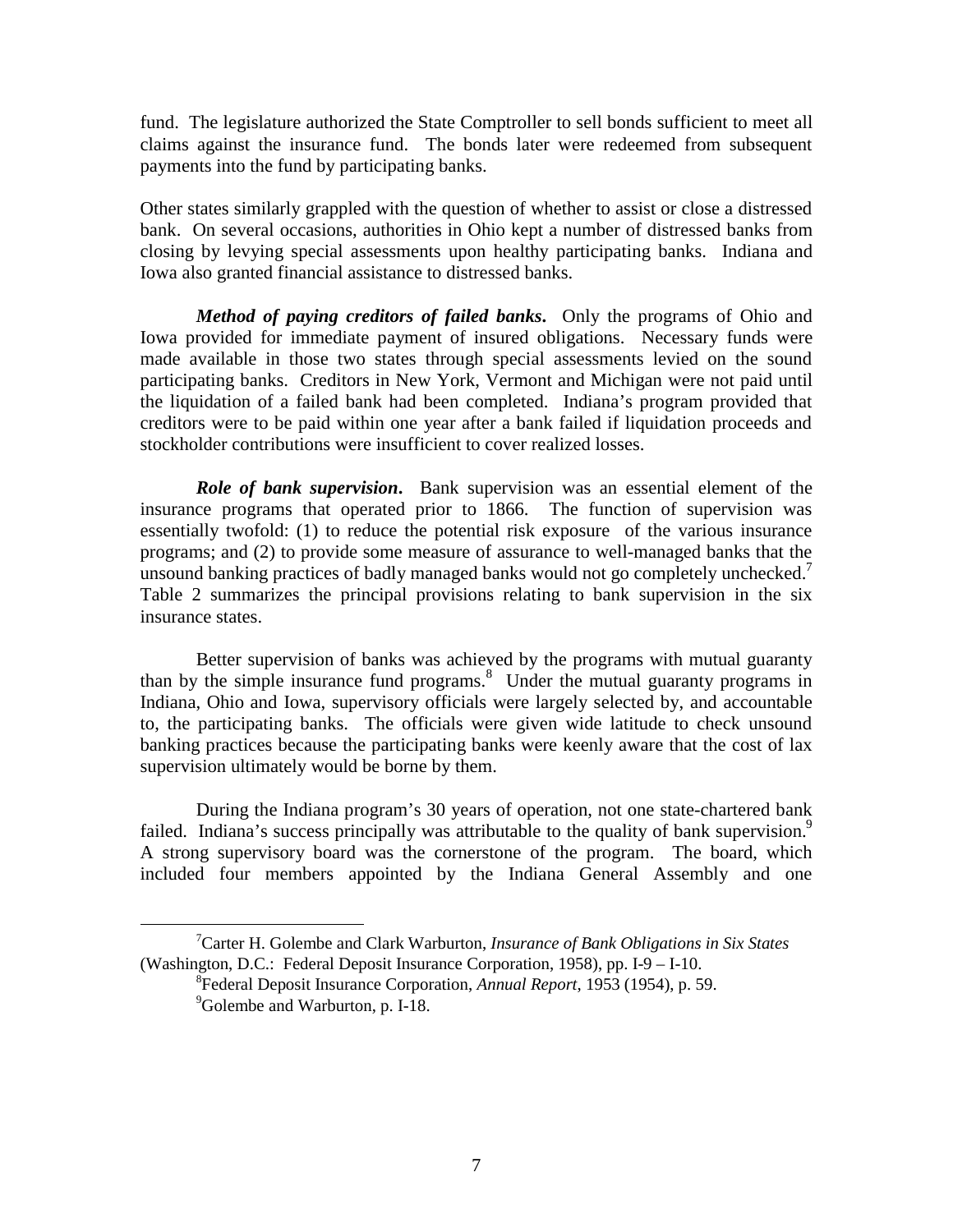### **Table 2 Principal Provisions Relating to Supervision of Banks Participating in Bank-Obligation Insurance Programs, Six States, 1829 – 1866**

| <b>State</b>    | <b>Supervisory Agency</b>                                                                                                                                                                                                                                                                                                                     | <b>Bank Examination</b>                                                                                                                                                                                                                        | <b>Condition Reports</b>                                                                                                                                              | <b>Supervisory Enforcement Powers</b>                                                                                                                                                                                                                                                                    |
|-----------------|-----------------------------------------------------------------------------------------------------------------------------------------------------------------------------------------------------------------------------------------------------------------------------------------------------------------------------------------------|------------------------------------------------------------------------------------------------------------------------------------------------------------------------------------------------------------------------------------------------|-----------------------------------------------------------------------------------------------------------------------------------------------------------------------|----------------------------------------------------------------------------------------------------------------------------------------------------------------------------------------------------------------------------------------------------------------------------------------------------------|
| <b>New York</b> | 1829-37: Three Bank Commissioners; one<br>appointed by Governor, two by banks.<br>1837-43: Three Bank Commissioners<br>appointed by Governor.<br>1843-51: State Comptroller.<br>1851-55: Banking Department;<br>Superintendent appointed by Governor.                                                                                         | 1829-43: Each bank three times<br>per year; additional examinations if<br>requested by three participating<br>banks.<br>1843-66: Examination only when<br>bank was believed to be insolvent<br>or to have submitted false<br>condition report. | 1829-43: Annually to<br><b>Bank Commissioners.</b><br>1843-66: Quarterly to<br>Comptroller or<br>Superintendent of<br><b>Banking Department.</b><br>Content expanded. | If bank insolvent or had violated<br>law, could apply to court of<br>chancery for injunction against<br>continued operation.                                                                                                                                                                             |
| <b>Vermont</b>  | 1831-37: Three Bank Commissioners; one<br>appointed by legislature, two by banks.<br>1837-58: One Bank Commissioner<br>appointed by legislature.                                                                                                                                                                                              | Each bank once per year;<br>additional examinations if<br>requested by a stockholder or bank<br>debtor.                                                                                                                                        | Annually to Bank<br>Commissioners.                                                                                                                                    | If bank insolvent or had violated<br>law, could apply to court of<br>chancery for injunction against<br>continued operation.                                                                                                                                                                             |
| Indiana         | 1834-55: Board of Directors of the State<br>Bank of Indiana; President and four<br>directors appointed by legislature and one<br>director by each Branch Bank.<br>1856-65: Board of Directors of the Bank of<br>the State of Indiana; four directors<br>appointed by legislature, one director by<br>each Branch Bank and President by Board. | Each bank twice per year;<br>additional examinations if<br>requested by directors of a bank.                                                                                                                                                   | Monthly to Board.                                                                                                                                                     | If bank insolvent, had violated law<br>or was mismanaging its affairs,<br>could close bank.<br>Could regulate dividend payments. <sup>1</sup><br>Could establish ratio, between<br>specified limits, of loans and<br>discounts to capital for any or all<br>banks. Loans of deposited funds<br>exempted. |
| Michigan        | 1836-37: One Bank Commissioner<br>appointed by Governor.<br>1837-40: Three Bank Commissioners<br>appointed by Governor.<br>1840-42: Attorney General.                                                                                                                                                                                         | 1836-40: Each bank three times<br>per year; additional examinations if<br>requested by three participating<br>banks.<br>1840-42: At Governor's request.                                                                                        | Annually to Bank<br>Commissioners or<br>Attorney General.                                                                                                             | If bank insolvent or had violated<br>law, could apply to court of<br>chancery for injunction against<br>continued operation.                                                                                                                                                                             |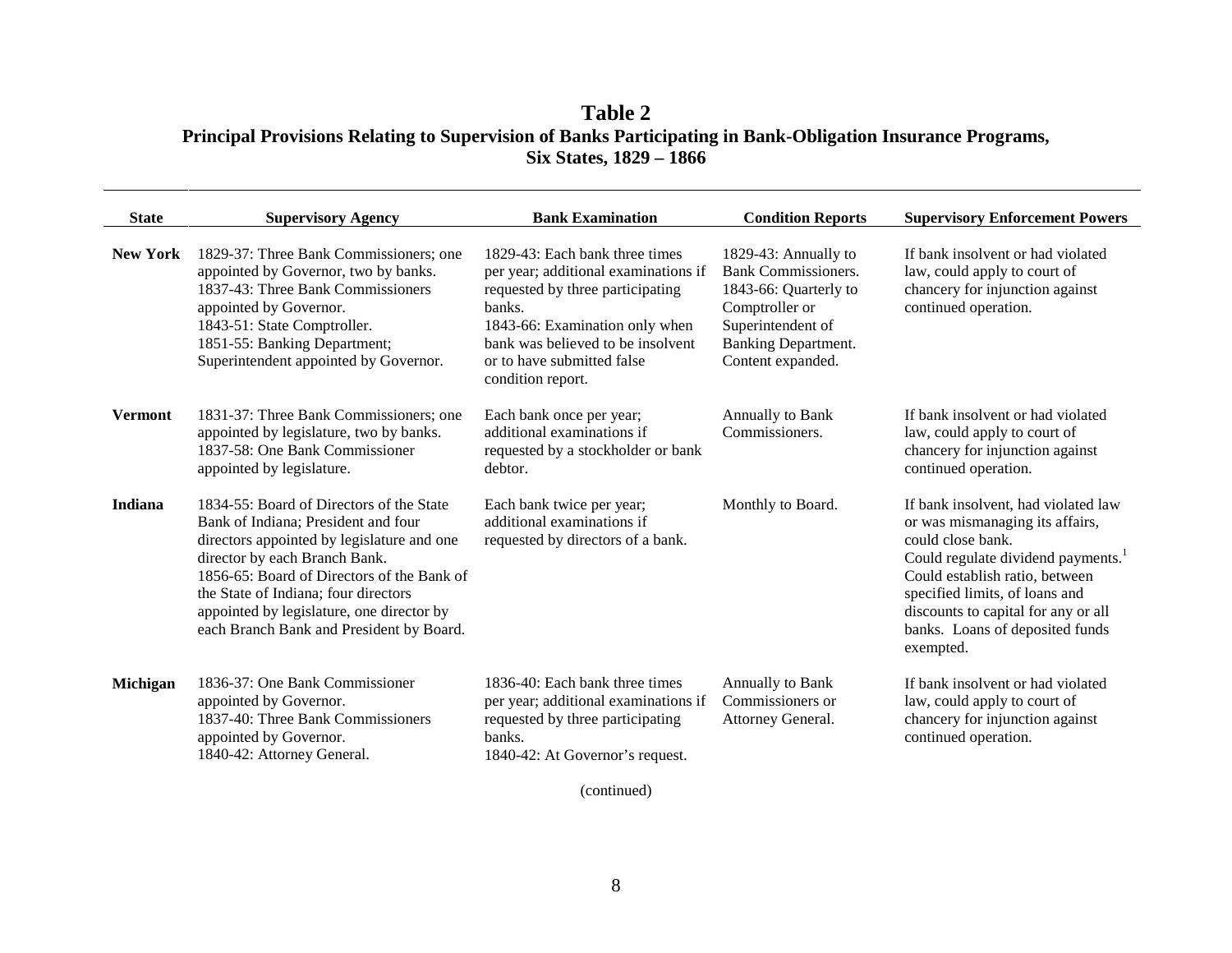# **Table 2 (continued)**

| <b>State</b> | <b>Supervisory Agency</b>                                                                                                                              | <b>Bank Examination</b>                                                            | <b>Condition Reports</b>                                              | <b>Supervisory Enforcement Powers</b>                                                                                                                                                                                                                                       |
|--------------|--------------------------------------------------------------------------------------------------------------------------------------------------------|------------------------------------------------------------------------------------|-----------------------------------------------------------------------|-----------------------------------------------------------------------------------------------------------------------------------------------------------------------------------------------------------------------------------------------------------------------------|
| Ohio         | Board of Control of the State Bank of<br>Ohio; one member appointed by each<br>Branch Bank; President elected by Board<br>from outside its membership. | Left to discretion of Board; policy<br>was to examine each bank annually.          | Quarterly to Board; policy<br>to require monthly reports<br>to Board. | If bank insolvent, had violated law or<br>any order of Board, could close bank.<br>Could order any bank to reduce its<br>circulation or liabilities to whatever<br>level was considered safe.<br>Could determine proportion of reserve<br>to be in vault cash. <sup>1</sup> |
| Iowa         | Board of Directors of the State Bank of<br>Iowa; three directors appointed by<br>legislature; one director by each Branch<br>Bank; President by Board. | Left to discretion of Board; policy<br>was to examine each bank twice per<br>year. | Monthly to Board.                                                     | If bank insolvent, had violated law or<br>any order of Board, could close bank.<br>Could regulate dividend payments.<br>Could order any bank to reduce its<br>circulation or liabilities to whatever<br>level was considered safe.                                          |

#### **Notes:**

 $1$  Not stipulated in law but assumed by agency.

*Source*: Carter H. Golembe and Clark Warburton, *Insurance of Bank Obligations in Six States* (Washington, DC: The Federal Deposit Insurance Corporation, 1958), pp. 1-8, 1-9.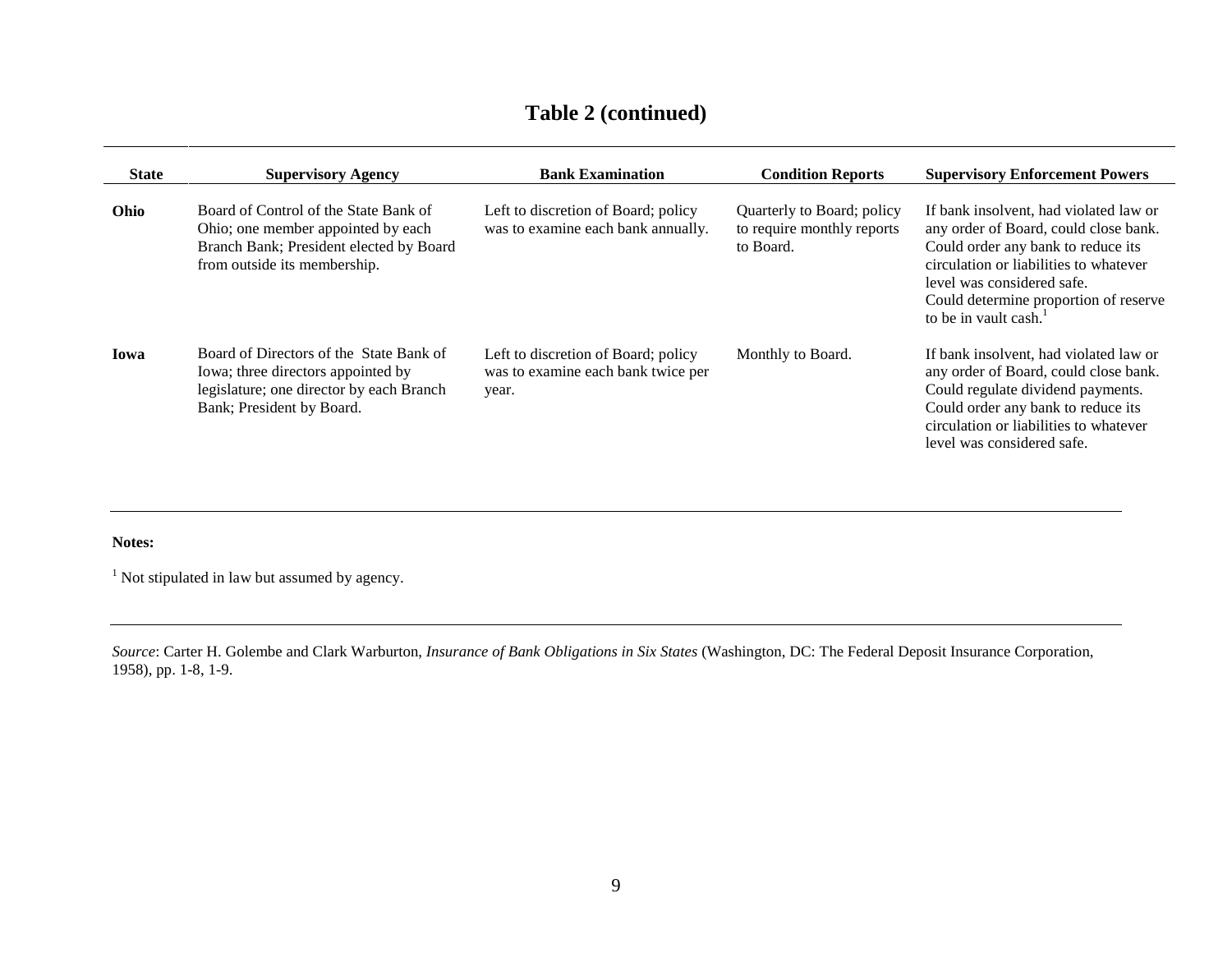representative from each of the participating banks, could close any member bank. The causes for closing a bank were: (1) insolvency; (2) mismanagement; and (3) refusal to comply with any legal directive of the board. The board's power was absolute since there was no provision for appeal to the courts or to any other state agency.

Supervisory authorities in Ohio and Iowa could issue cease-and-desist orders, as well as require banks to be closed. Ohio had four banks fail: one in 1852 because of defalcation and three in 1854 because of asset deterioration. While none failed in Iowa, it should be noted that Iowa's program operated during a period of more favorable economic conditions.

*Assessments and the insurance funds***.** Insurance fund assessments were levied on capital stock or insured obligations. To provide a basis for comparison with later assessment rates under federal deposit insurance, previous researchers have computed the equivalent average annual rate on total obligations (*i.e*., deposits plus circulating notes) levied by the five states that had insurance funds (Table 3). On this basis, Michigan's annual rate of one-tenth of 1 percent most closely approximated the statutory rate of onetwelfth of 1 percent (before credits) in effect under federal deposit insurance from 1935 through 1989. Other rates were substantially higher, ranging from one-fifth of 1 percent in Vermont to almost 2 percent in Iowa.

Three insurance programs had positive fund balances at the time of their closing (Table 3). The Vermont and Michigan insurance funds were deficient by \$22,000 and \$1.2 million, respectively. In both states the first failures occurred before the insurance funds were adequately capitalized. Michigan's program collapsed under the strain. Although Vermont's fund subsequently recovered, it had a negative balance at the time the program closed because of the payment of unauthorized refunds to banks previously withdrawing from the program.

*Demise of the insurance programs*. Two primary factors contributed to the eventual collapse of the state insurance systems. The first factor was the emergence of the "free banking" movement in the 1830s. This movement developed in response to the void created by the closing of the Second Bank of the United States in 1836. To fill this void, many states enacted laws designed to ease bank entry restrictions. The movement produced an alternative for insurance of bank notes, which permitted a bank to post bonds and mortgages with state officials in an amount equal to its outstanding bank notes. Banks taking advantage of this alternative were excluded from insurance.<sup>10</sup> As the number of "free banks" increased, participation in state insurance programs declined. Consequently, the original intent to include all banks in the individual state insurance programs was thwarted.

The second factor in the collapse of the state insurance systems was the establishment of the national bank system in 1863. In 1865, Congress levied prohibitive

 $10$ This exclusion did not apply in Michigan.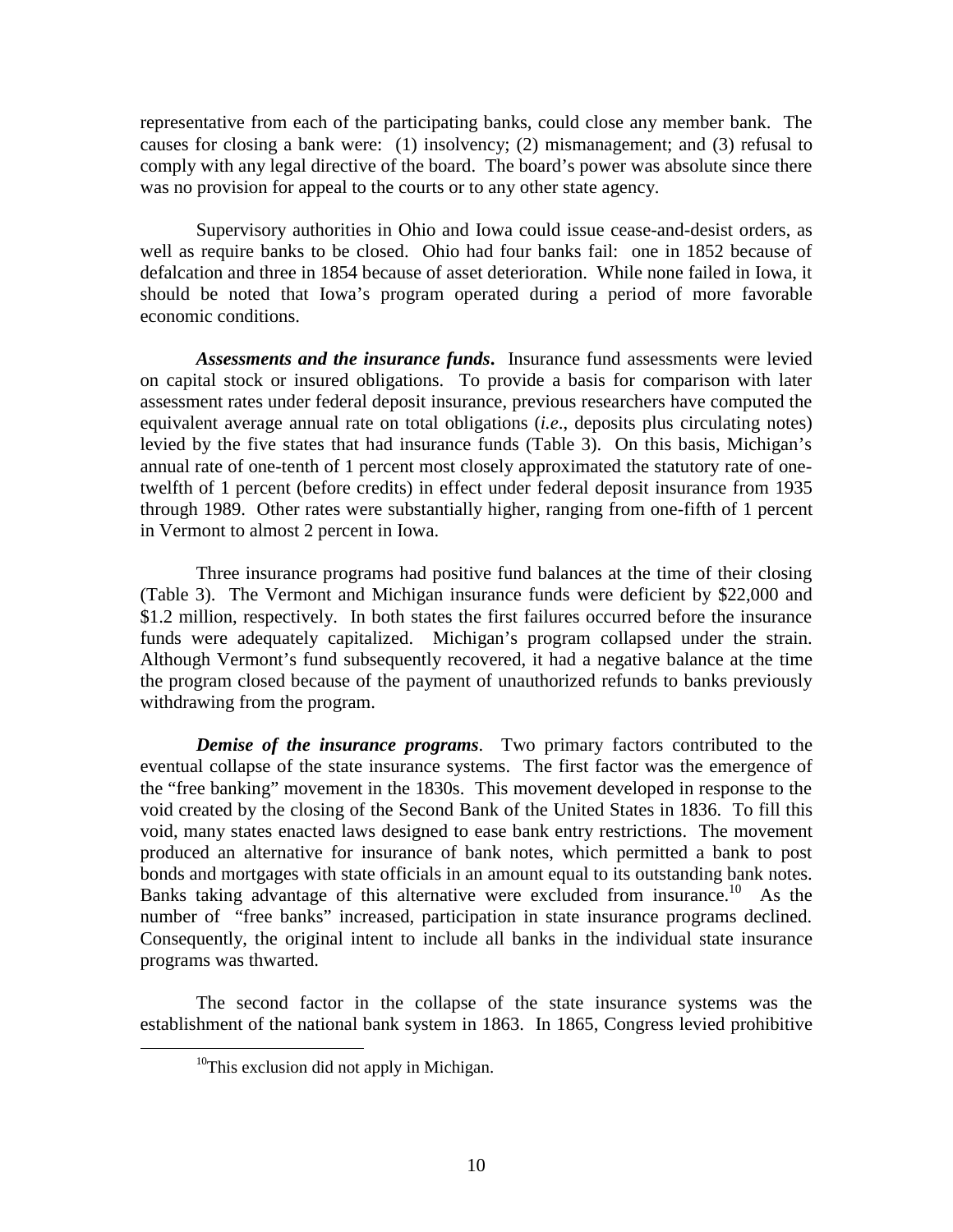### **Table 3 Insurance Funds and Assessments for States with Bank-Obligation Insurance Programs, 1829 – 1866<sup>1</sup> (\$ Thousands)**

|                                                                      | <b>New York</b><br>1829 - 1866 | <b>Vermont</b><br>1831 - 1866 | Michigan<br>1836 - 1842 | Ohio<br>1845 - 1866 | Iowa<br>1858 - 1865 |
|----------------------------------------------------------------------|--------------------------------|-------------------------------|-------------------------|---------------------|---------------------|
| Average fund size                                                    | \$192                          | \$19                          | \$0.3\$                 | \$759               | \$196               |
| Fund as a percent of $-$                                             |                                |                               |                         |                     |                     |
| <b>Total obligations</b>                                             | 0.6%                           | 2.0%                          | 0.09%                   | 7.7%                | 8.4%                |
| Average insured obligations                                          | 1.0%                           | 2.0%                          | 0.09%                   | 11.5%               | 21.4%               |
| Balance or (deficiency) at<br>close of program                       | \$13                           | (\$22)                        | (\$1,198)               | $$815^2$            | $$338^2$            |
| Assessments and income available                                     |                                |                               |                         |                     |                     |
| for insurance operations:                                            | \$3,221                        | \$63                          | \$3                     | \$1,567             | \$338               |
| Assessments paid <sup>3</sup>                                        | 3,120                          | 63                            | 3                       | 1,567               | 338                 |
| Interest received <sup>4</sup>                                       | 101                            |                               |                         |                     |                     |
| Used for insurance operations                                        | 3,208                          | 44                            |                         | $722^5$             |                     |
| Refunded to banks or state <sup>6</sup>                              | 13                             | 19                            |                         | 845                 | 338                 |
| Assessments necessary to cover                                       |                                |                               |                         |                     |                     |
| insurance costs                                                      | \$3,208                        | \$68                          | \$1,198                 | $$722^5$            |                     |
| Equivalent average annual rate of<br>assessment on total obligations | 0.24%                          | 0.2%                          | 0.1%                    | 0.8%                | 1.8%                |

#### **Notes:**

<sup>1</sup> In Indiana the insurance system was one of mutual guaranty with no refund.<br><sup>2</sup> Amount in fund in last year of full operation of insurance system.

 $3$  Assessments paid and used for insurance operations other than administrative expenses except in Michigan, where amount paid was completely absorbed by such expenses.

<sup>4</sup> In excess of amounts used to pay administrative expenses and amounts paid to banks. In Vermont, Ohio and Iowa, such expenses absorbed the whole of investment income.

<sup>5</sup> Total of special assessments used to redeem notes of failed banks or aid operating banks, plus estimated amounts secured from assets in insurance funds of failed banks. Recoveries from other assets of such banks by insurance system are not known.

<sup>6</sup> In New York, paid into Treasury; in Vermont, refunded to six banks withdrawing prior to close of system; in Ohio, refunded to one bank withdrawing prior to close of system and to all banks at close of system; and in Iowa, refunded to all banks at close of system.

*Source*: Federal Deposit Insurance Corporation, *Annual Report*, 1953 (1954), p. 58.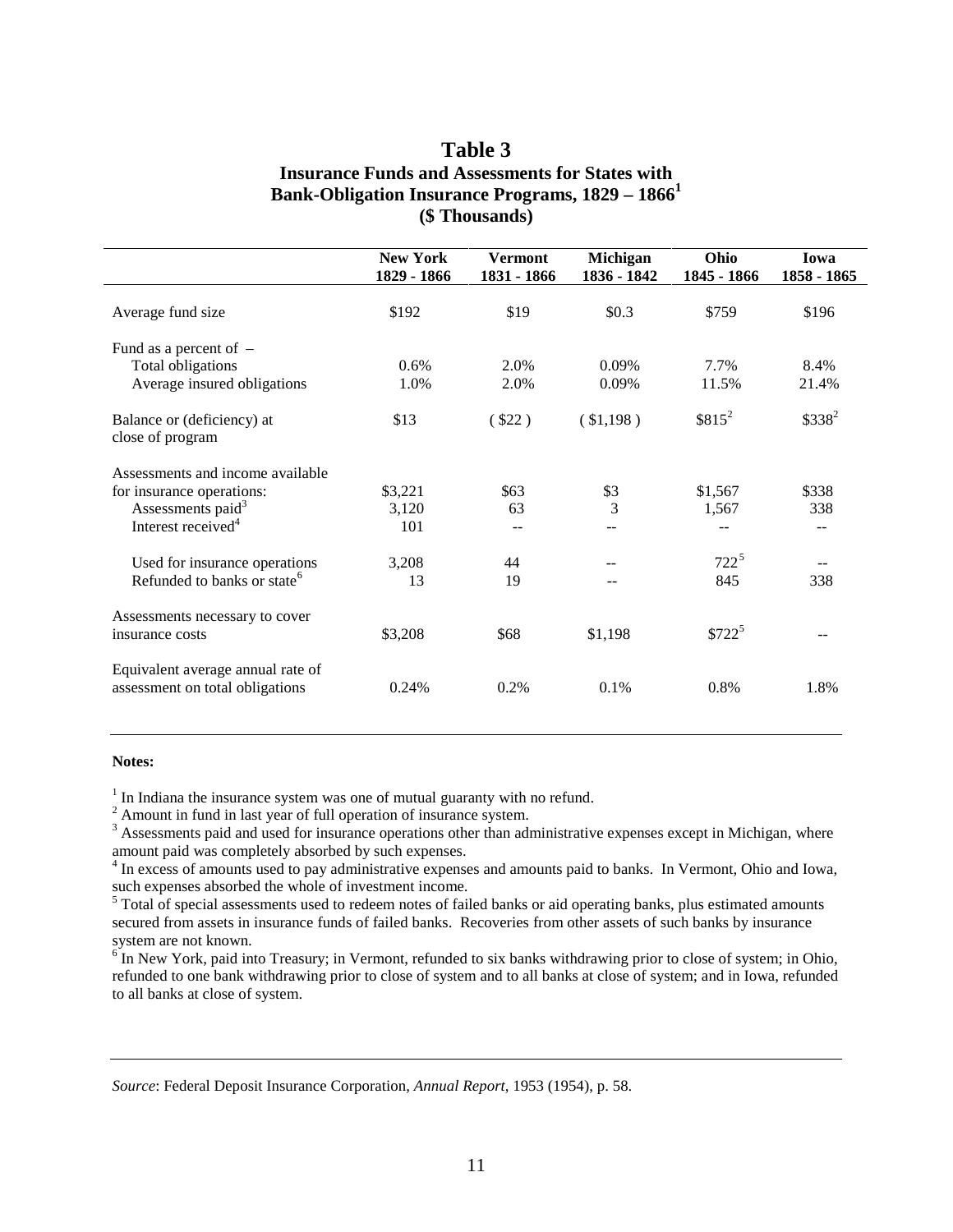tax on state bank notes causing many state-chartered banks to convert to national charters in order to escape the tax. As conversions increased, membership in the state insurance systems declined, eventually to the point where these programs ceased to exist.

### **Guaranty of Circulating Bank Notes by the Federal Government**

National bank notes were collateralized by United States bonds. More importantly, the primary guaranty for the notes was the credit of the federal government rather than the value of the posted collateral. Holders of notes of a failed national bank were to be paid immediately and in full by the U.S. Department of the Treasury regardless of the value of the bonds backing the notes. As the Comptroller of the Currency stated in his first report to Congress.

If the banks fail, and the bonds of the government are depressed in the market, the notes of the national banks must still be redeemed in full at the treasury of the United States. The holder has not only the public securities, but the faith of the nation pledged for their redemption.<sup>11</sup>

So long as national bank notes retained their relative importance in the circulating medium, bank-obligation insurance was considered unnecessary. However, bank deposits soon overtook and then eclipsed national bank notes in importance. By 1870, deposits were about twice, and by the end of the century seven times, circulating notes. It was against this backdrop that efforts were renewed to provide for deposit insurance. Various proposals to that effect were introduced at the federal and state levels. Although the first attempts were made in Congress as early as 1886, the states took the lead.

### **State Insurance of Bank Deposits, 1908 – 1930**

From 1908 to 1917, eight states adopted deposit insurance programs. Seven of the eight states were located west of the Mississippi in predominantly agricultural areas. Table 4 summarizes the principal provisions of the eight programs.

*Coverage.* Insurance coverage in the eight states extended only to deposits. Although the insurance programs were commonly known as "deposit guaranty" programs, the guaranty was that of a fund derived from assessments on the participating banks. In no instance did the state explicitly guarantee the deposits.

 <sup>11</sup> U.S., Comptroller of the Currency, *Annual Report*, November 28, 1863 (1864), p. 58.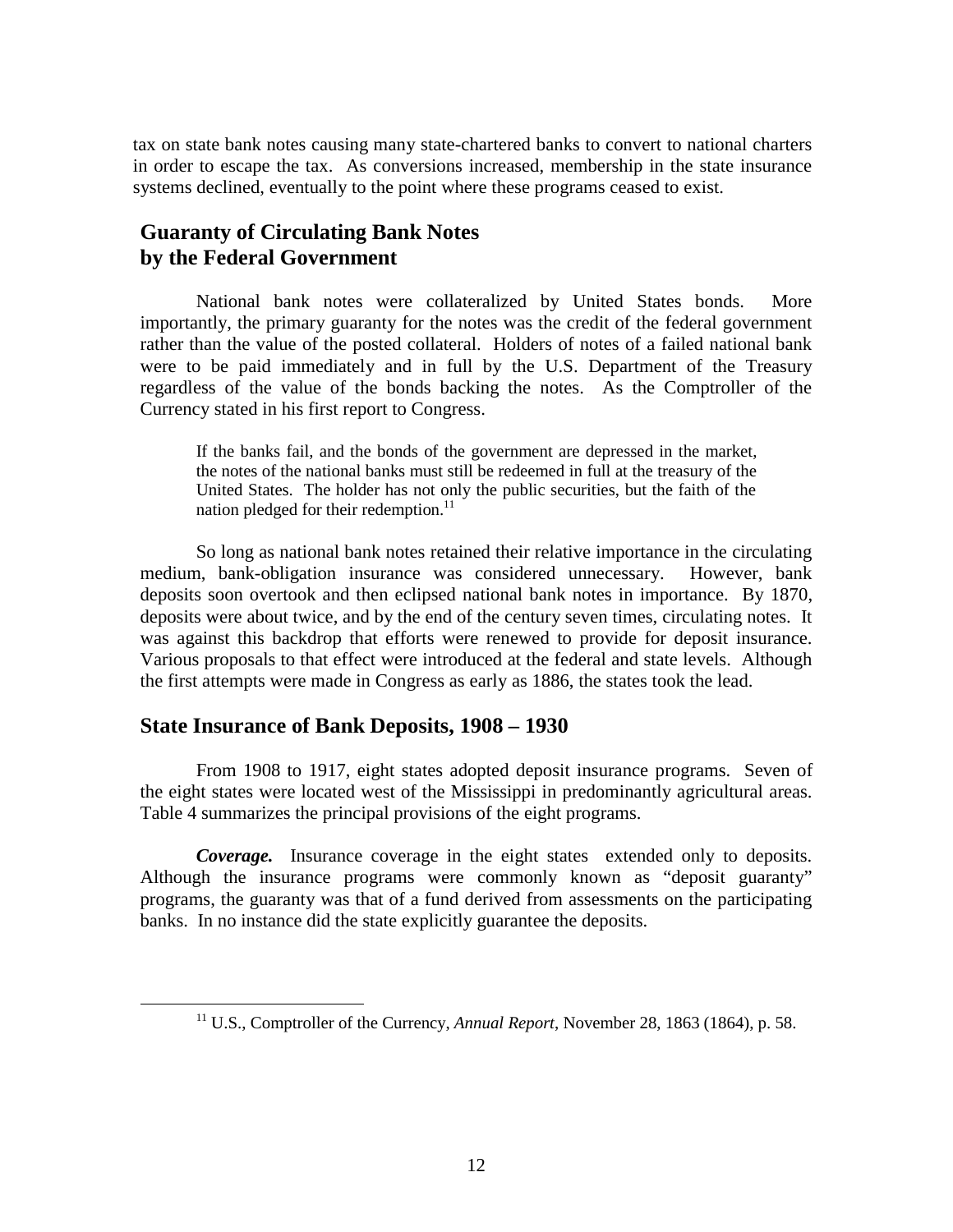### **Table 4 Principal Provisions of Deposit Insurance Programs Adopted by Eight States, 1907 – 1917**

| <b>State</b>                                                                       | <b>Deposits Insured</b>                                                                                                                                                   | <b>Banks Participating</b>                                                                                                                                                                       | Assessment on Insured Deposits <sup>2</sup>                                                                                                                                                     | <b>Payment of Depositors</b>                                                                                                                                                                                                                                                       |
|------------------------------------------------------------------------------------|---------------------------------------------------------------------------------------------------------------------------------------------------------------------------|--------------------------------------------------------------------------------------------------------------------------------------------------------------------------------------------------|-------------------------------------------------------------------------------------------------------------------------------------------------------------------------------------------------|------------------------------------------------------------------------------------------------------------------------------------------------------------------------------------------------------------------------------------------------------------------------------------|
| <b>Oklahoma</b><br>Act of $19083$ as<br>amended or<br>modified 1909,<br>1911, 1913 | All deposits not otherwise<br>secured and on which rate<br>of interest was within<br>limits specified by law.                                                             | Compulsory for all<br>state banks and trust<br>companies.                                                                                                                                        | Annually 1/5 of 1% until fund equaled<br>2% of base. If fund reduced, special<br>assessments at same rate annually. <sup>4</sup>                                                                | In cash by Bank Commission<br>immediately upon taking possession<br>of bank. If fund insufficient, in 6%<br>certificates of indebtedness to be paid<br>in order of issue. After 1913,<br>certificates sold at not less than par for<br>purpose of securing cash for<br>depositors. |
| <b>Kansas</b><br>Act of 1909 as<br>amended or<br>modified 1911,<br>1921, 1923      | All deposits not otherwise<br>secured and on which rate<br>of interest was within<br>limits specified by law.                                                             | Voluntary for all<br>incorporated state<br>banks. Trust<br>companies and private<br>banks excluded.<br>Banks organized after<br>passage of Act eligible<br>to apply after<br>operating one year. | Annually 1/20 of 1% of base less capital<br>and surplus until fund equaled \$1<br>million. If fund reduced below<br>\$500,000, special assessment for amount<br>necessary.                      | In interest-bearing certificates of<br>indebtedness, reduced as proceeds of<br>liquidation become available.<br>Deficiency, if any, paid from fund.                                                                                                                                |
| <b>Nebraska</b><br>Act of 1909 as<br>amended or<br>modified 1911                   | All deposits except money<br>deposited on a collateral<br>agreement or condition<br>other than an agreement<br>for length of time to<br>maturity and rate of<br>interest. | Compulsory for all<br>incorporated state<br>banks.                                                                                                                                               | Semiannually 1/20 of 1% until fund<br>equaled 1½% of base. If fund reduced<br>below 1%, assessment renewed and<br>special assessments if necessary not to<br>exceed 1% of base in any one year. | In cash from fund immediately after<br>determination by the court of amount<br>due depositors, less cash immediately<br>available to the receiver for such<br>payments.                                                                                                            |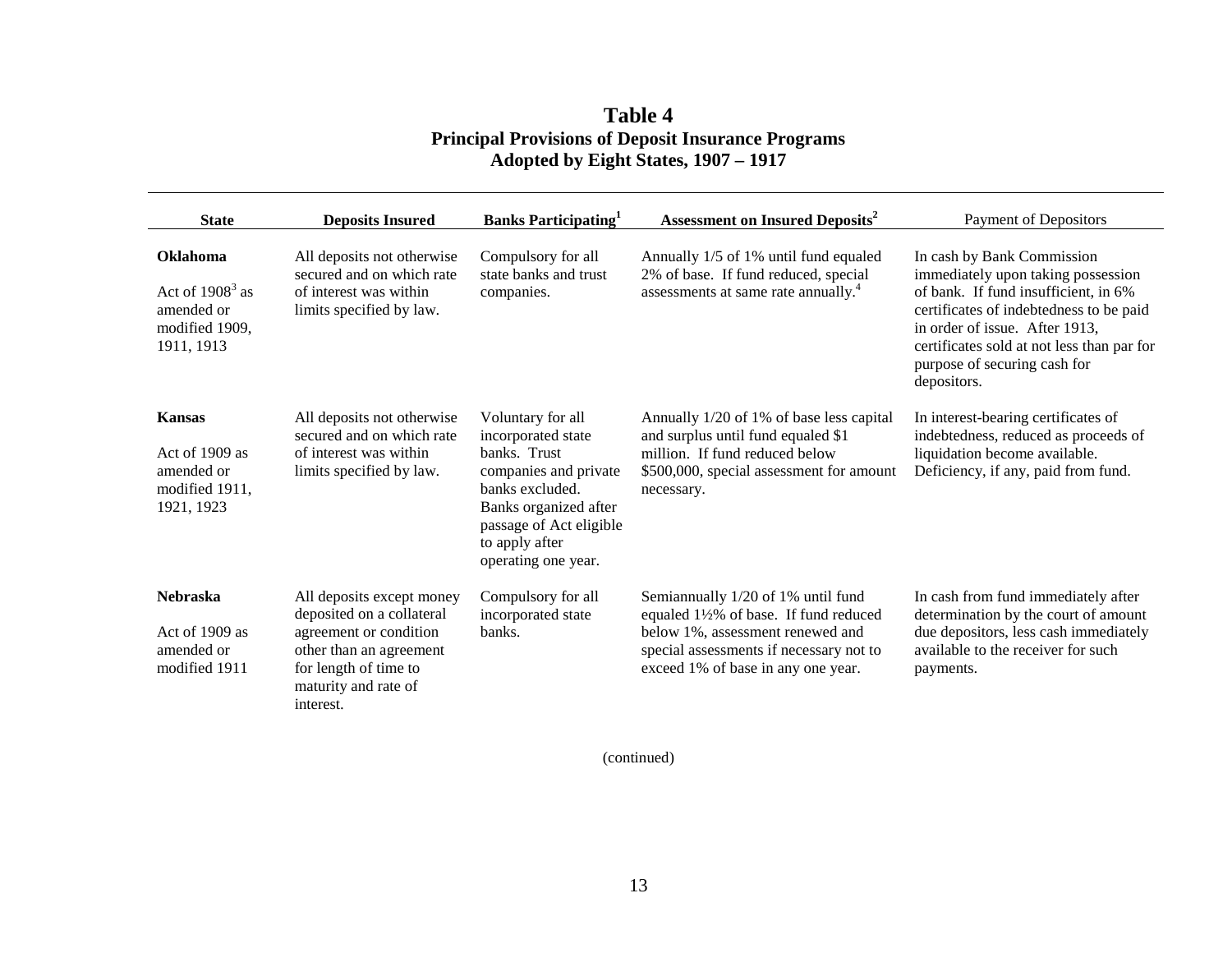| <b>State</b>                                                           | <b>Deposits Insured</b>                                                                                                                                                                                                                                                                                                                               | <b>Banks Participating</b>                                                                                                                                   | <b>Assessment on Insured Deposits<sup>2</sup></b>                                                                                                                                                                                                                | <b>Payment of Depositors</b>                                                                                                                                                    |
|------------------------------------------------------------------------|-------------------------------------------------------------------------------------------------------------------------------------------------------------------------------------------------------------------------------------------------------------------------------------------------------------------------------------------------------|--------------------------------------------------------------------------------------------------------------------------------------------------------------|------------------------------------------------------------------------------------------------------------------------------------------------------------------------------------------------------------------------------------------------------------------|---------------------------------------------------------------------------------------------------------------------------------------------------------------------------------|
| <b>Texas</b><br>Act of 1909 as<br>amended or<br>modified 1921,<br>1923 | Noninterest-bearing<br>deposits not otherwise<br>secured. Excluded public<br>deposits, secured deposits,<br>certificates of deposit,<br>deposits made for the<br>purpose of converting a<br>loan into a deposit covered<br>by the fund, and<br>certificates of deposit<br>converted to noninterest-<br>bearing deposits within 90<br>days of failure. | All state-chartered<br>banks required to<br>choose between<br>guaranty fund system<br>or bond security<br>system.                                            | Annually 1/4 of 1% of base until<br>fund equaled \$5 million. If fund<br>reduced below \$2 million, or<br>below level of preceding January<br>1, special assessments not to<br>exceed 2%.                                                                        | In cash immediately, out of cash in failed<br>bank and fund.                                                                                                                    |
| Mississippi<br>Act of 1914                                             | All deposits not otherwise<br>secured nor bearing<br>interest exceeding 4% per<br>annum.                                                                                                                                                                                                                                                              | Voluntary until May<br>15, 1915. Thereafter,<br>compulsory for all<br>banks operating under<br>state law, including<br>trust companies and<br>savings banks. | Annually 1/20 of 1% of average<br>guaranteed deposits, less capital<br>and surplus, until fund<br>approximated \$500,000 over and<br>above initial contribution. If fund<br>depleted, special assessments at<br>same rate not to exceed five in any<br>one year. | In interest-bearing certificates of<br>indebtedness, reduced as proceeds of<br>liquidation become available. Deficiency, if<br>any, paid from fund.                             |
| <b>South Dakota</b><br>Act of 1915 as<br>amended or<br>modified 1921   | All deposits not otherwise<br>secured. Deposits could<br>not pay interest in excess<br>of 5% unless authorized<br>by the depositors guaranty<br>fund commission, and in<br>no case greater than $5\frac{1}{2}\%$<br>per annum.                                                                                                                        | Compulsory for all<br>state and private<br>banks.                                                                                                            | Annually 1/4 of 1% until fund<br>equaled 1½% of base. Resumed<br>whenever fund reduced to 1% of<br>base.                                                                                                                                                         | In cash immediately from fund. If fund<br>deficient, Commissioner to issue certificates<br>of indebtedness at 5% and not to exceed 7%<br>if sold to secure cash for depositors. |

# **Table 4 (continued)**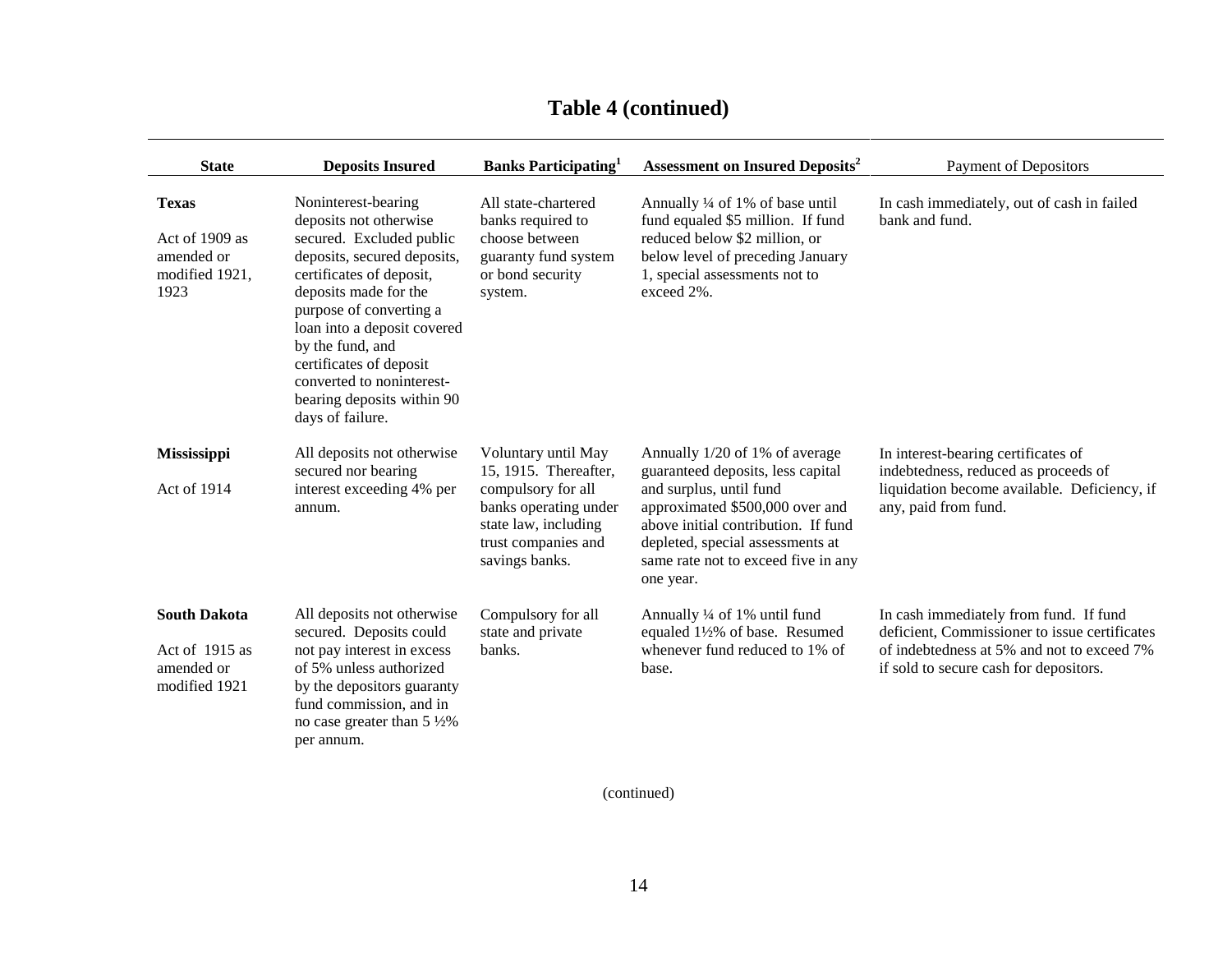| <b>State</b>                                                         | <b>Deposits Insured</b>                                                                                                                                                                                                   | <b>Banks Participating</b>                                                                                                               | <b>Assessment on Insured Deposits<sup>2</sup></b>                                                                                                                                                                                     | Payment of Depositors                                                                                                          |
|----------------------------------------------------------------------|---------------------------------------------------------------------------------------------------------------------------------------------------------------------------------------------------------------------------|------------------------------------------------------------------------------------------------------------------------------------------|---------------------------------------------------------------------------------------------------------------------------------------------------------------------------------------------------------------------------------------|--------------------------------------------------------------------------------------------------------------------------------|
| <b>North Dakota</b><br>Act of 1917 as<br>amended or<br>modified 1923 | All deposits not otherwise<br>secured and on which<br>interest was within limits<br>specified by law.                                                                                                                     | Compulsory for every<br>corporation in<br>business of receiving<br>deposits or buying and<br>selling exchange,<br>except national banks. | Annually 1/20 of 1% until fund<br>equaled 2% of base. If fund<br>reduced to $1\frac{1}{2}\%$ of base.<br>assessments resumed. Special<br>assessments at same rate at option<br>of Bank Commissioners, not to<br>exceed four per year. | In cash from fund after certification of net<br>amounts due depositors. If fund deficient,<br>in certificates of indebtedness. |
| Washington<br>Act of 1917 as<br>amended or<br>modified 1921          | Deposits subject to check<br>or other forms of<br>withdrawal and not<br>otherwise secured.<br>Payment of interest at<br>rates higher than<br>authorized by guaranty<br>fund board subjected bank<br>to loss of insurance. | Voluntary for all state<br>banks including trust<br>companies but<br>excluding mutual<br>savings banks.                                  | Annually 1/10 of 1% until fund<br>equaled 3% of base. If fund<br>reduced, special assessments not to<br>exceed $\frac{1}{2}$ of 1% in any one year.                                                                                   | In warrants on fund issued on proof of<br>claim. If fund deficient, warrants to bear<br>5% interest until paid.                |

### **Table 4 (continued)**

#### **Notes:**

<sup>1</sup> National banks were prohibited from participating in state insurance plans by ruling in July 1908 by Attorney General of the United States.

<sup>2</sup> In terms of percentage of average daily insured deposits for preceding calendar year, unless otherwise noted. Excludes initial payments or contributions where applicable.

<sup>3</sup> The banking laws of Oklahoma were codified, revised and reenacted May 25, 1908, with little change in guaranty law.

4 Special assessments in addition to regular annual assessments authorized 1914–1916.

*Source*: Federal Deposit Insurance Corporation, *Annual Report*, 1953 (1954), pp. 68-69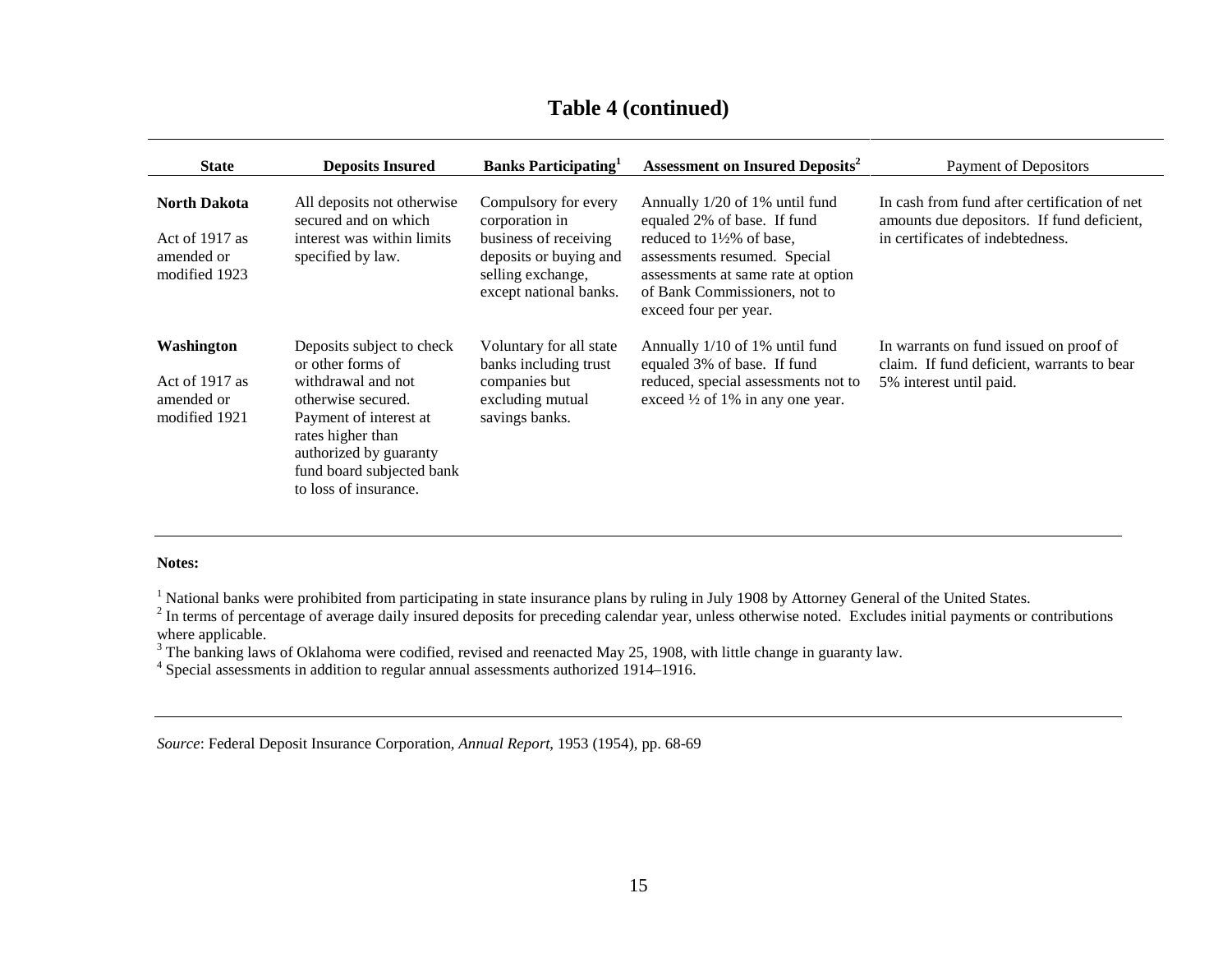*Methods of paying depositors of failed banks***.** In Kansas and Mississippi the depositors of a failed bank received interest-bearing certificates. Dividends on these certificates were paid from liquidation proceeds. Upon final liquidation of all assets, the balance due on the certificates was paid from the insurance fund. Mississippi law stipulated that if the insurance fund was insufficient to pay the depositors, they were to be paid *pro rata*, and the remainder paid from subsequent assessments.

In the remaining six states the deposit insurance law provided for immediate cash reimbursement by the fund, either in full or to whatever extent was practical. In most instances provision also was made for the issuance of certificates of indebtedness in the event there was insufficient money in the fund.

*Role of bank supervision.* A majority of the eight states granted authority to regulate banks.12 Semiannual bank examinations were the norm. Banking officials could enforce capital requirements and issue cease-and-desist orders to bring about correction of various infractions. In four of the states, supervisory authorities could order the removal of bank officials for just cause.

Despite the powers granted to banking authorities, supervision often proved to be lax. Because of understaffing and insufficient funding, examiner workloads frequently were untenable. In other instances, banking authorities were thwarted when they tried to enforce existing laws. In a few cases, the authorities were the root of the problem. Oklahoma provided the worst example in that the bank commissioner's office itself became corrupt after 1919.

*Assessments on participating banks.* All of the insurance programs derived the bulk of their income from assessments. Both regular and special assessments were based on total deposits. The assessments levied ranged from an amount equivalent to an average annual rate of about one-eighth of 1 percent in Kansas to about two-thirds of 1 percent in Texas. Some states permitted participating banks to retain their insurance assessments in the form of deposits, subject to withdrawal by order of the insurer. Other states provided for the physical collection of assessments by the insurer or the state treasurer.

*Adequacy and termination of insurance funds.* The state insurance funds were unable to cope with the economic events of the 1920s. The depression of 1921, and the severe agricultural problems that persisted throughout much of the decade, resulted in numerous bank failures. The resultant claims on the various insurance funds generally exceeded their size. Although the Texas fund was able to meet all claims, the insured deposits in the other states that were never paid from any source ranged as high as 70 percent.

<sup>&</sup>lt;sup>12</sup>An in-depth discussion of the role of bank supervision appears in Clark Warburton's study, *Deposit Insurance in Eight States During the Period 1908-1930* (Washington, D.C.: Federal Deposit Insurance Corporation, 1959).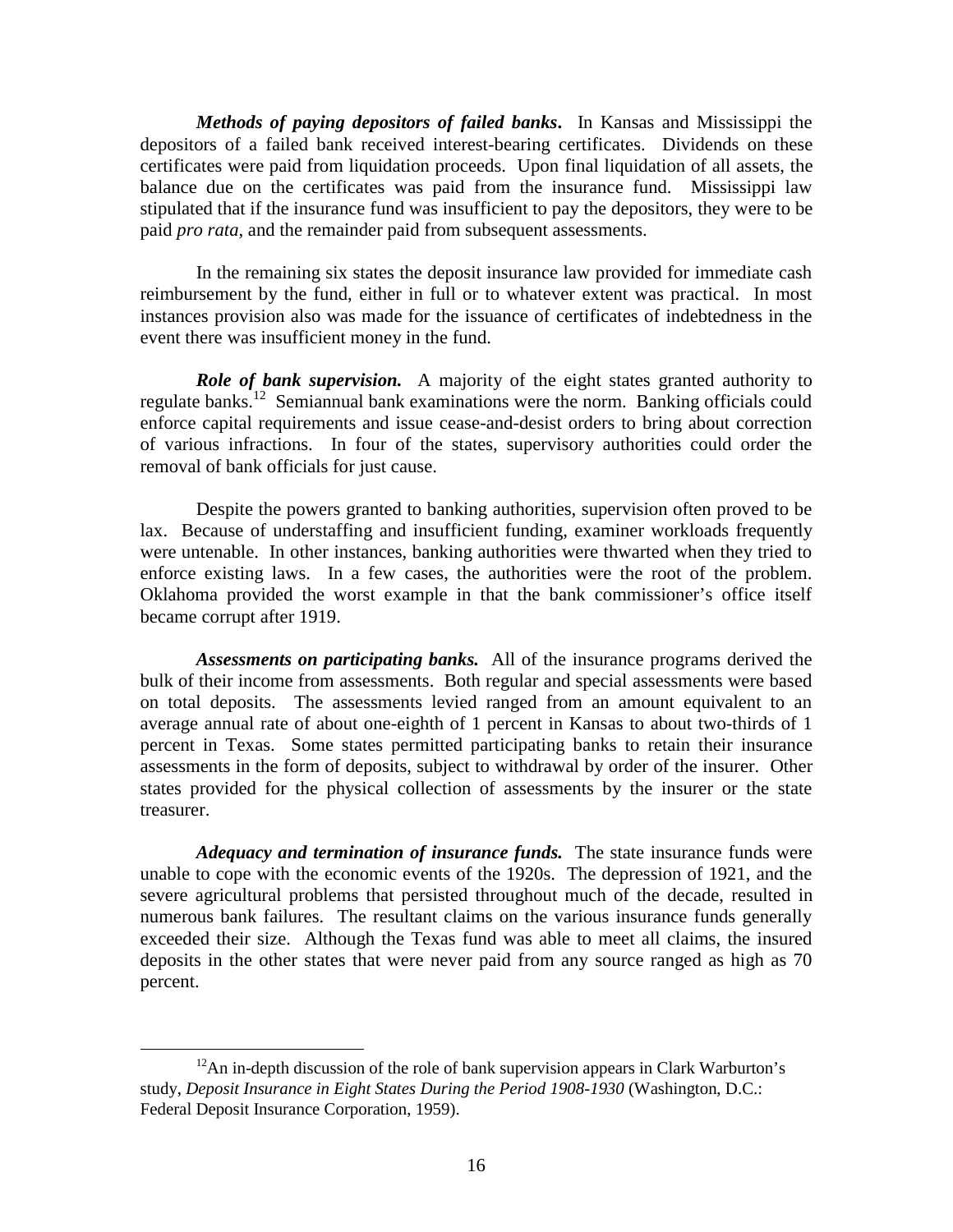The first fund to cease operations was Washington's in 1921. By early 1930, all of the funds had ceased operation, including the Texas fund, which became insolvent after most of the participating banks withdrew.

### **Congressional Proposals for Deposit Insurance, 1886 – 1933**

A total of 150 proposals for deposit insurance or guaranty were made in Congress between 1886 and the establishment of the Federal Deposit Insurance Corporation in 1933. Financial crises prompted the introduction of many of these proposals. In the  $60<sup>th</sup>$ Congress, following the panic of 1907, more than 30 proposals for deposit guaranty legislation were introduced. Similarly, in response to the developing banking crisis, more than 20 bills were introduced in the  $72<sup>nd</sup>$  Congress, which opened in 1931.

Another group of bills, similar in principle to deposit insurance, proposed to authorize national banks to issue circulating notes on the basis of various types of assets or as general obligations of the banks, backed by a guaranty or insurance fund to which all national banks would contribute. These proposals were numerous during the 30 years preceding establishment of the Federal Reserve System in 1913.

Three general methods of providing depositor protection were proposed in the bills. Of the 150 bills, 118 provided for the establishment of an insurance fund out of which depositors' losses would be paid, 22 provided for United States government guaranty of deposits, and 10 required banks to purchase surety bonds guaranteeing deposits in full.

Most of the deposit insurance bills introduced prior to establishment of the Federal Reserve System authorized participation of national banks only. After 1913, approximately one-half of the deposit insurance bills provided for participation of all members of the Federal Reserve System (national and state member banks). Only a few provided for coverage of deposits in nonmember banks, and then participation usually was optional.

Nearly two-thirds of the bills introduced prior to establishment of the Federal Reserve System provided for administration of the insurance system by the Comptroller of the Currency. After 1913, some of the proposals provided for administration by the Federal Reserve Board or by the Federal Reserve Banks under supervision of the Board. Other proposals called for the establishment of a special administrative board to oversee the insurance system.

Eighty percent of the bills provided for insurance or guaranty of all, or nearly all, deposits. The bills that provided for only partial coverage of deposits contained a variety of limitations. Generally, all liabilities not otherwise secured were to be protected by the insurance or guaranty system.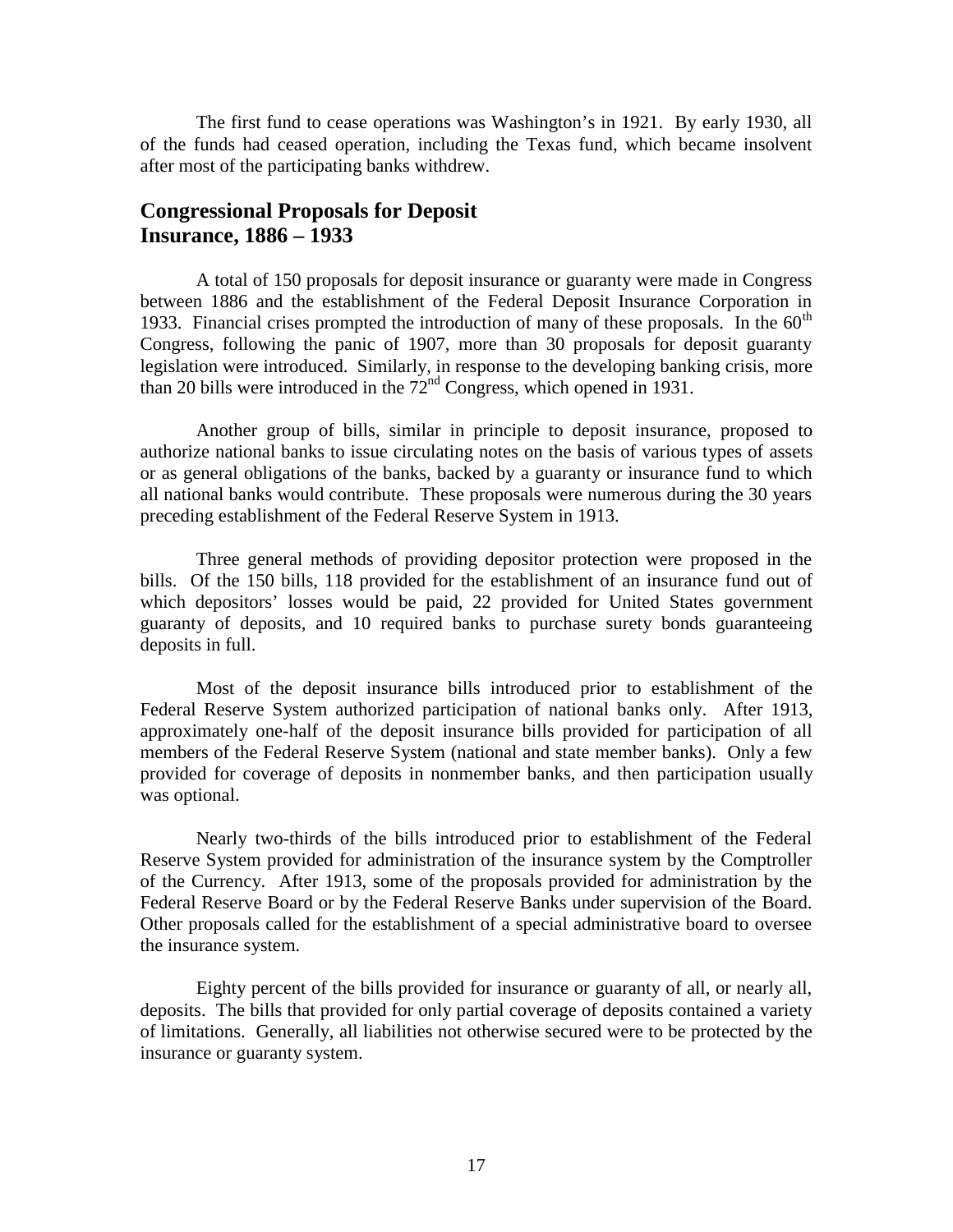In nearly one-half of the bills, the entire cost of deposit insurance, and in about one-fourth of the bills the major part of the cost, was to be met by assessments based upon total deposits or average total deposits. The rates of assessment ranged from onefiftieth of 1 percent to one-half of 1 percent per year, while in a number of cases assessments were to be adjusted to meet the total cost. The most common rate was onetenth of 1 percent. Many of the bills provided for special initial assessments, or for assessments as needed, in addition to those collected periodically.

In a number of bills, assessments upon the banks were to be supplemented by appropriations from the United States government or, particularly in the bills introduced in the later years, by levies on the earnings or surplus of the Federal Reserve Banks. In several cases the cost was to be met solely by the United States government. In cases where the insurance was in the form of surety bonds, the cost of the bonds was to be borne by the banks.

Many of the bills called for a limit on the accumulation of funds by the insurance or guaranty system. In a few bills, assessment rates were to be adjusted by the administrative authority and were required to be sufficient to meet all losses to depositors or to maintain the fund at a given size. In some proposals, the fund was authorized to borrow if necessary, and in others to issue certificates to unpaid depositors if the fund were depleted.

### **Summary**

The disruption caused by bank failures was a recurrent problem during the  $19<sup>th</sup>$ century and the first third of the  $20<sup>th</sup>$  century. Numerous plans were proposed or adopted to address this problem. Many embodied the insurance principle.

Insurance of bank obligations by the states occurred during two distinct periods. The first began in 1829 with the adoption of an insurance plan by New York. During the next three decades five other states followed New York's lead. Except for Michigan's insurance plan, which failed after a short period of operation, these plans accomplished their purposes. Nevertheless, the last of these insurance programs went out of existence in 1866 when the great majority of state-chartered banks became national banks.

Insurance of bank obligations was not attempted again by the states until the early 1900s. Eight states established deposit guaranty funds from 1908 to 1917. In contrast to the earlier state insurance systems, those adopted from 1908 to 1917 were generally unsuccessful. Most of the eight insurance plans were particularly hard hit by the agricultural depression that followed World War I. The numerous bank failures spawned by that depression placed severe financial stress on the insurance funds. By the mid-1920s, all of the state insurance programs were in difficulty, and by early 1930 none remained in operation.

The federal government, in turn, sought to secure the safety of the circulating medium through direct guaranty by the Treasury of national bank notes, beginning in the